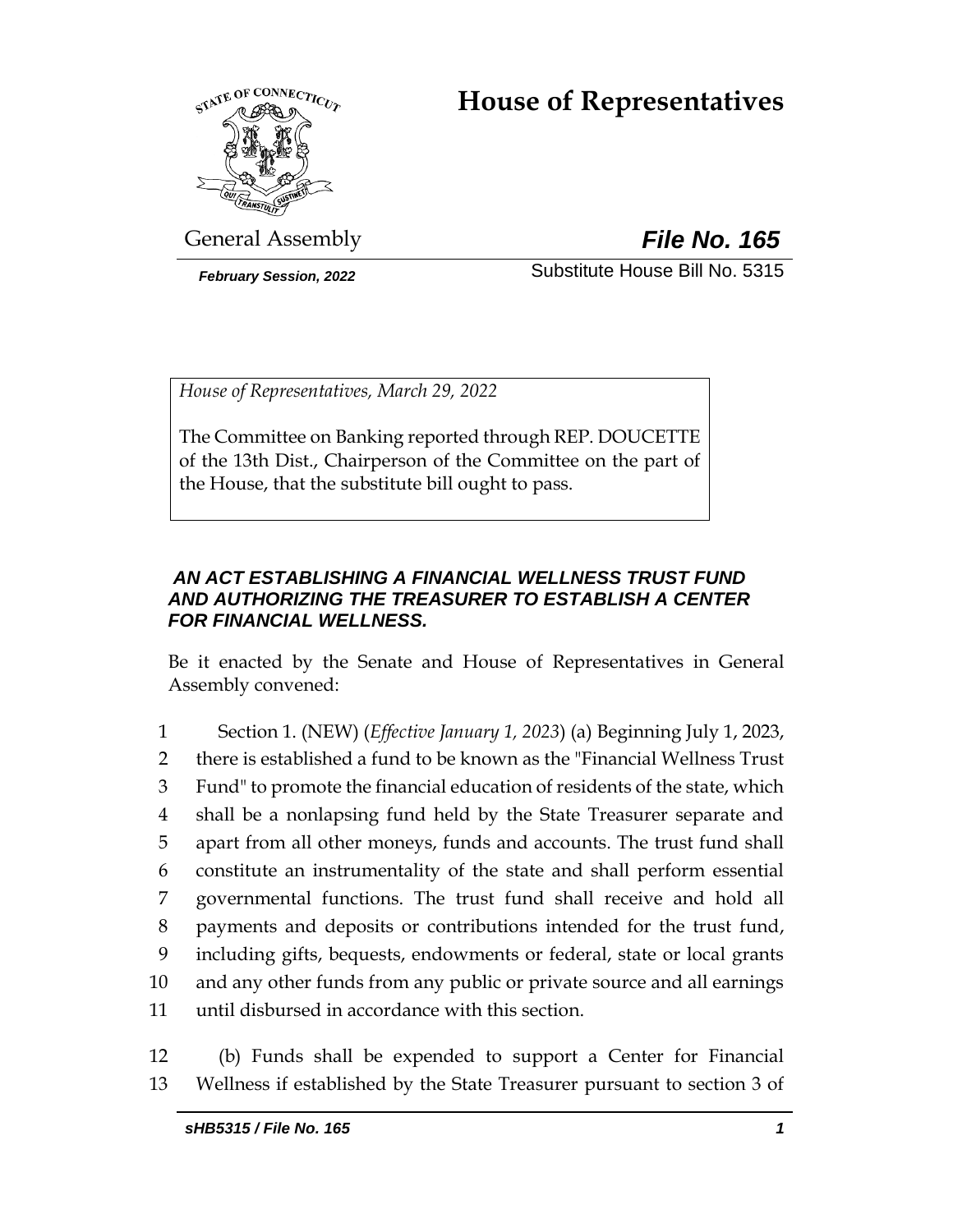this act.

 Sec. 2. (NEW) (*Effective January 1, 2023*) (a) (1) Beginning July 1, 2023, there is established a Financial Wellness Trust Fund Advisory Committee. The State Treasurer, the Secretary of the Office of Policy and Management, the cochairpersons and ranking members of the joint standing committee of the General Assembly having cognizance of matters relating to banking shall be members of the committee. The State Treasurer shall, not later than August 1, 2023, appoint two persons, each of whom shall represent a financial institution in the state or have expertise in financial wellness, to be members of the committee. The State Treasurer shall fill any vacancy in the State Treasurer's appointments.

 (2) The advisory committee shall meet at least annually. The State Treasurer shall convene the meetings of the committee.

 (b) On or before December thirty-first, annually, the State Treasurer shall report, in accordance with the provisions of section 11-4a of the general statutes, to the joint standing committee of the General Assembly having cognizance of matters relating to banking on the status of the Financial Wellness Trust Fund, established pursuant to section 1 of this act, and any recommendations concerning said fund.

 Sec. 3. (NEW) (*Effective January 1, 2023*) (a) The State Treasurer may establish a Center for Financial Wellness within the office of the State Treasurer within available resources. The purpose of the center is to improve the financial wellness of all Connecticut residents. Such purpose shall be achieved by increasing rates of financial literacy and eliminating economic disparities in wealth and wages.

 (b) The State Treasurer may apply for, accept and expend such funds as may be available from federal, state or other sources, including the Financial Wellness Trust Fund established pursuant to section 1 of this act, and may enter into contracts to carry out the responsibilities of the center. The State Treasurer may, in the State Treasurer's discretion, 45 create a tax-exempt organization under Section  $501(c)(3)$  of the Internal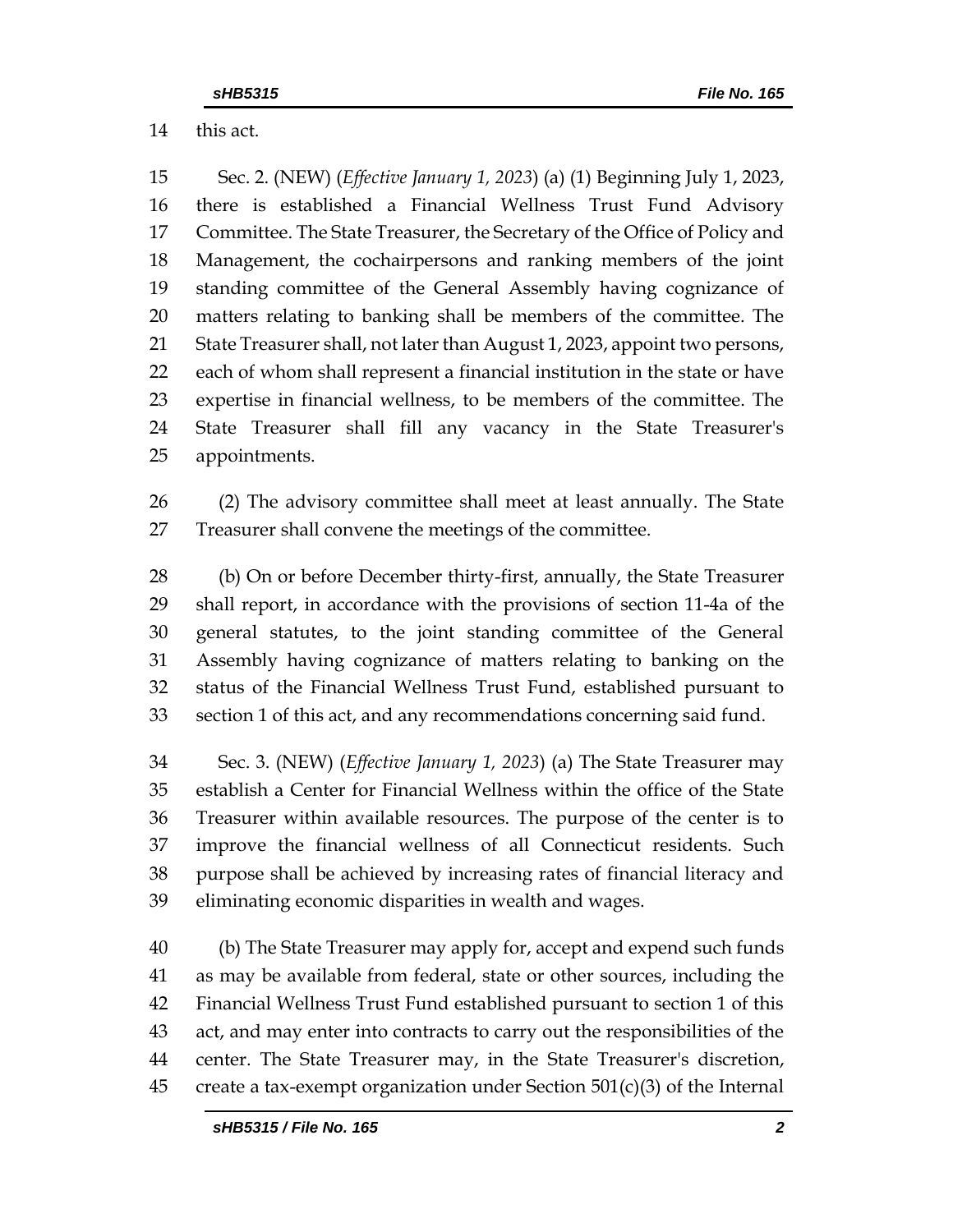Revenue Code of 1986, or any subsequent corresponding internal revenue code of the United States, as amended from time to time, to fulfill the purposes of the center.

 (c) The State Treasurer, on behalf of the center, may take any action necessary to carry out the purposes of the center, including, but not limited to, appointing an executive director and other personnel. The provisions of section 4-40 of the general statutes shall not apply to the compensation of the executive director or other personnel. The compensation of the executive director or personnel appointed under this section shall be paid by the assets of the Financial Wellness Trust Fund.

(d) The center shall:

 (1) Recommend policies, procedures, activities and resource allocations to increase the financial literacy of Connecticut residents and highlight high-impact financial education efforts in the state; and

 (2) Assess the effectiveness of state programs in increasing the financial literacy of residents, including whether the programs adequately address race and gender-based economic inequities.

(e) The center may:

 (1) Convene organizations and stakeholders and produce reports that address issues, behaviors and solutions in the state that promote or limit financial wellness and capability, including access to financial services;

 (2) Expend funds to support and implement financial wellness programs, including, but not limited to, programs that provide financial education, assist with the creation of college savings accounts and support the building of generational wealth; and

 (3) Establish and maintain an Internet web site to serve as a clearinghouse and coordinated entry point for assessing information about financial literacy programs, publications, grants and materials promoting enhanced financial literacy and education.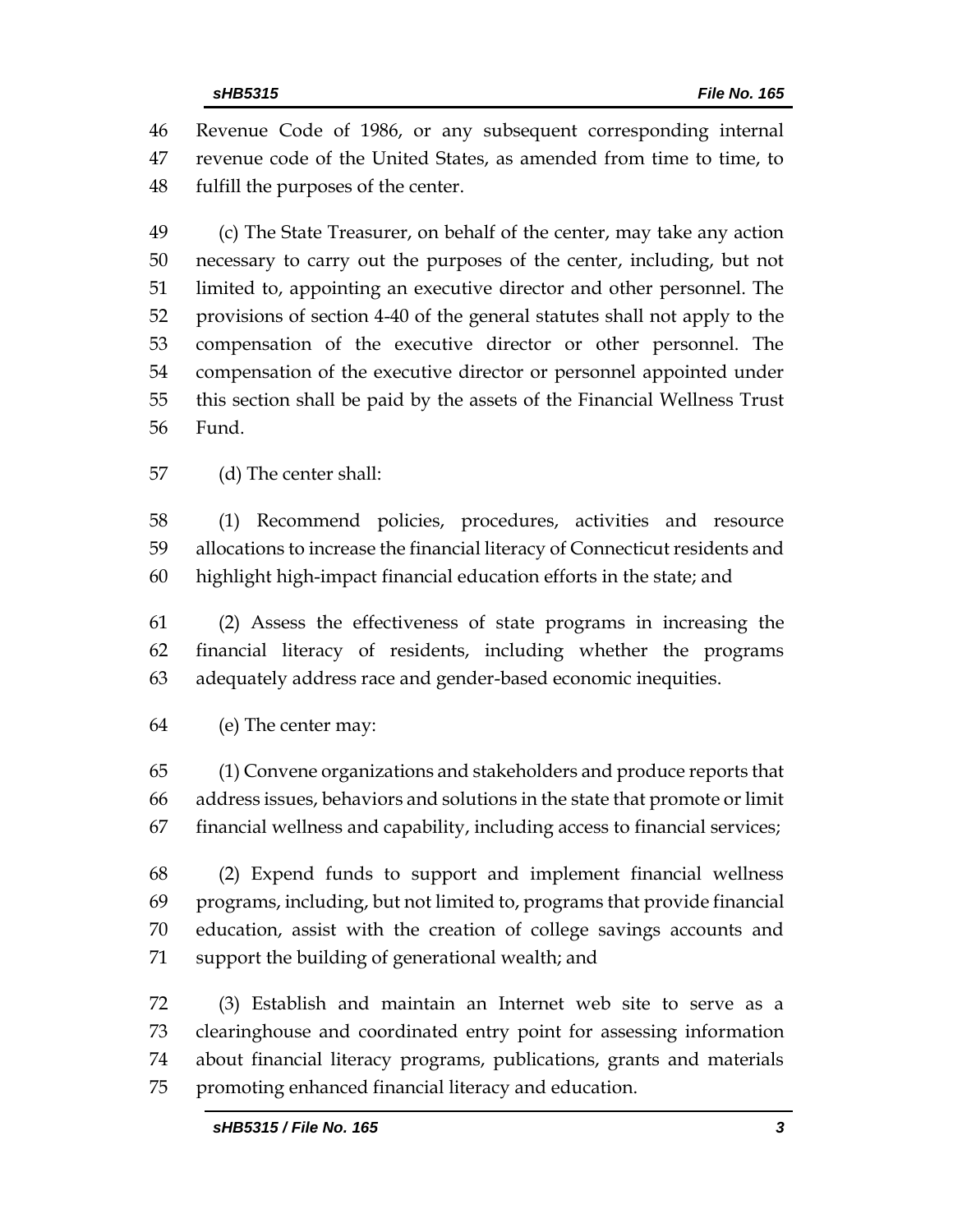This act shall take effect as follows and shall amend the following sections:

| Section 1 | January 1, 2023 | New section |
|-----------|-----------------|-------------|
| Sec. 2    | January 1, 2023 | New section |
| Sec. 3    | January 1, 2023 | New section |

*BA Joint Favorable Subst.*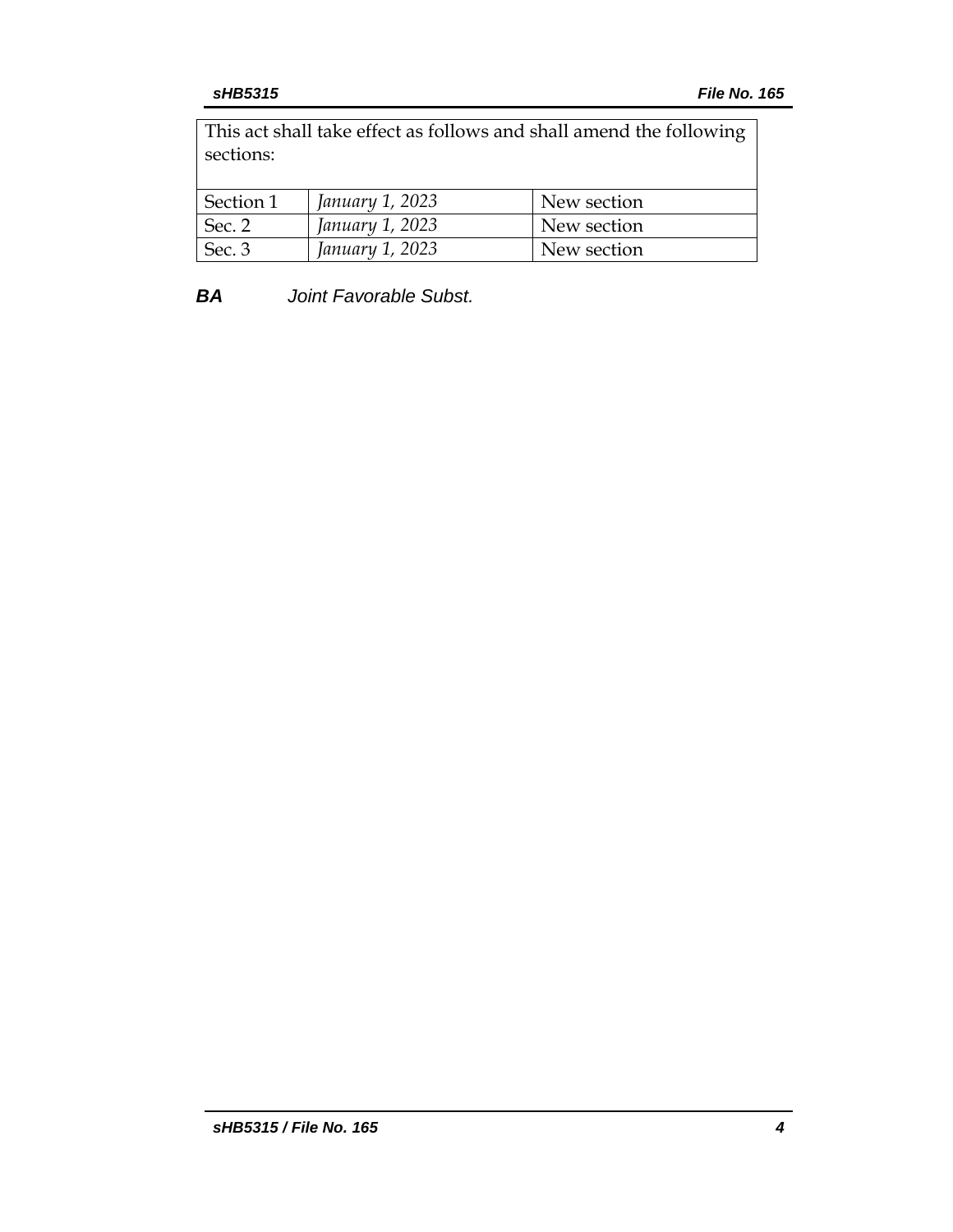*The following Fiscal Impact Statement and Bill Analysis are prepared for the benefit of the members of the General Assembly, solely for purposes of information, summarization and explanation and do not represent the intent of the General Assembly or either chamber thereof for any purpose. In general,*  fiscal impacts are based upon a variety of informational sources, including the analyst's professional *knowledge. Whenever applicable, agency data is consulted as part of the analysis, however final products do not necessarily reflect an assessment from any specific department.*

## *OFA Fiscal Note*

#### *State Impact:*

| <b>Agency Affected</b> | <b>Fund-Effect</b> | FY 23 \$  | FY 24 \$  |
|------------------------|--------------------|-----------|-----------|
| reasurer               | Financial          | See Below | See Below |
|                        | Wellness Trust     |           |           |
|                        | Fund - Potential   |           |           |
|                        | Cost/Revenue       |           |           |

### *Municipal Impact:* None

#### *Explanation*

The bill, which establishes the Financial Wellness Trust Fund (FWTF) and associated advisory committee and allows the Treasurer to establish the Center for Financial Wellness (CFW), results in potential costs and revenues to the Treasurer within the FWTF.

The bill does not provide a revenue source for the FWTF, but allows the fund to receive monies from various sources, including private gifts and endowments. The potential costs to the Treasurer are contingent upon the manifestation of revenues sufficient to establish and manage ongoing expenses of the CFW.

To the extent that revenues become available to support the fund, there is anticipated to be a one-time cost to the Treasurer within the FWTF of up to \$100,000 to establish the fund. Ongoing programmatic and personnel costs for the CFW are dependent on the levels of revenues received, either through the FWTF or from other sources as allowed. It is anticipated the CFW would only be established if the FWTF had sufficient resources to employ, at minimum, an executive director for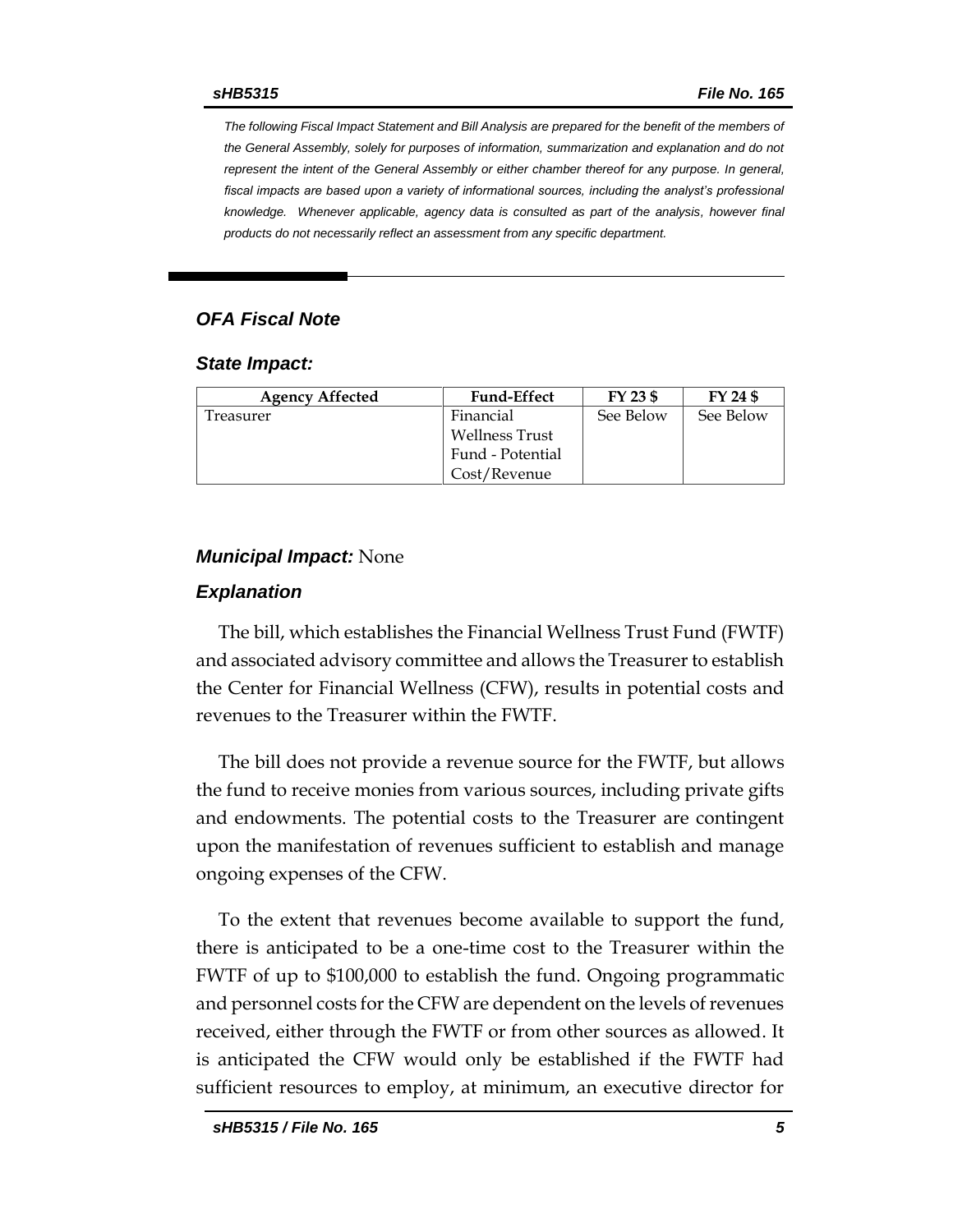the center.

# *The Out Years*

The annualized ongoing fiscal impact identified above would continue into the future subject to availability of resources within the FWTF.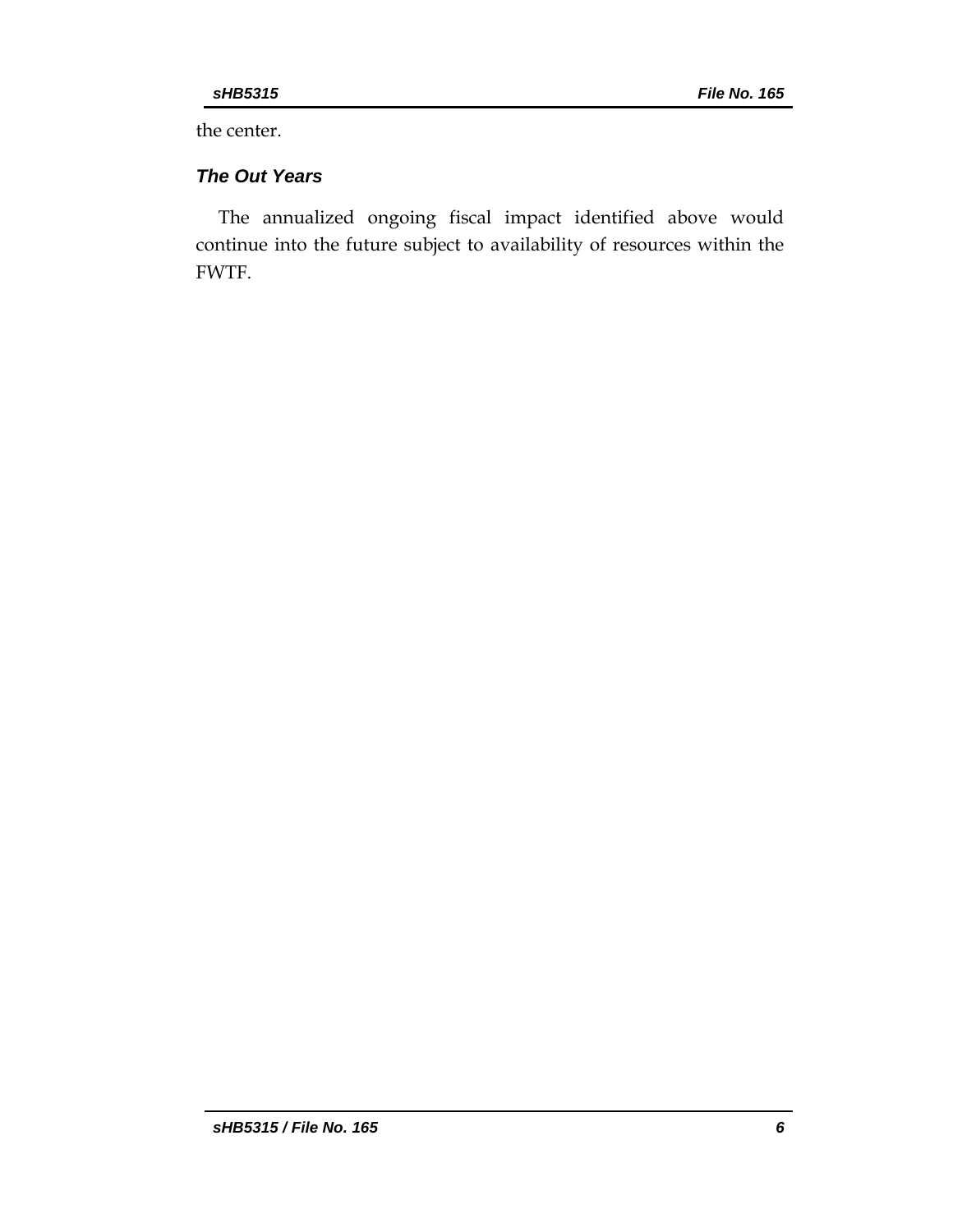# **OLR Bill Analysis**

**sHB 5315**

## *AN ACT ESTABLISHING A FINANCIAL WELLNESS TRUST FUND AND AUTHORIZING THE TREASURER TO ESTABLISH A CENTER FOR FINANCIAL WELLNESS.*

## **SUMMARY**

This bill:

- 1. creates the Financial Wellness Trust Fund, to be held by the state treasurer, to promote state residents' financial education;
- 2. establishes an eight-member Financial Wellness Trust Fund Advisory Committee; and
- 3. authorizes the state treasurer to (a) create a Center for Financial Wellness in his office to improve state residents' financial wellness and (b) use the Financial Wellness Trust Fund to support the center, among other things.

EFFECTIVE DATE: January 1, 2023

## **FINANCIAL WELLNESS TRUST FUND AND ADVISORY COMMITTEE**

The bill establishes the fund beginning on July 1, 2023, as a nonlapsing fund separate from other moneys, funds, and accounts. The fund must be used to support the Center for Financial Wellness if the state treasurer establishes the center (see below).

Under the bill, the fund must be an instrumentality of the state and perform essential government functions. It must receive and hold, until used for its purpose, all payments, deposits, or contributions intended for it, including gifts, bequests, endowments, governmental grants, and any other funds and earnings.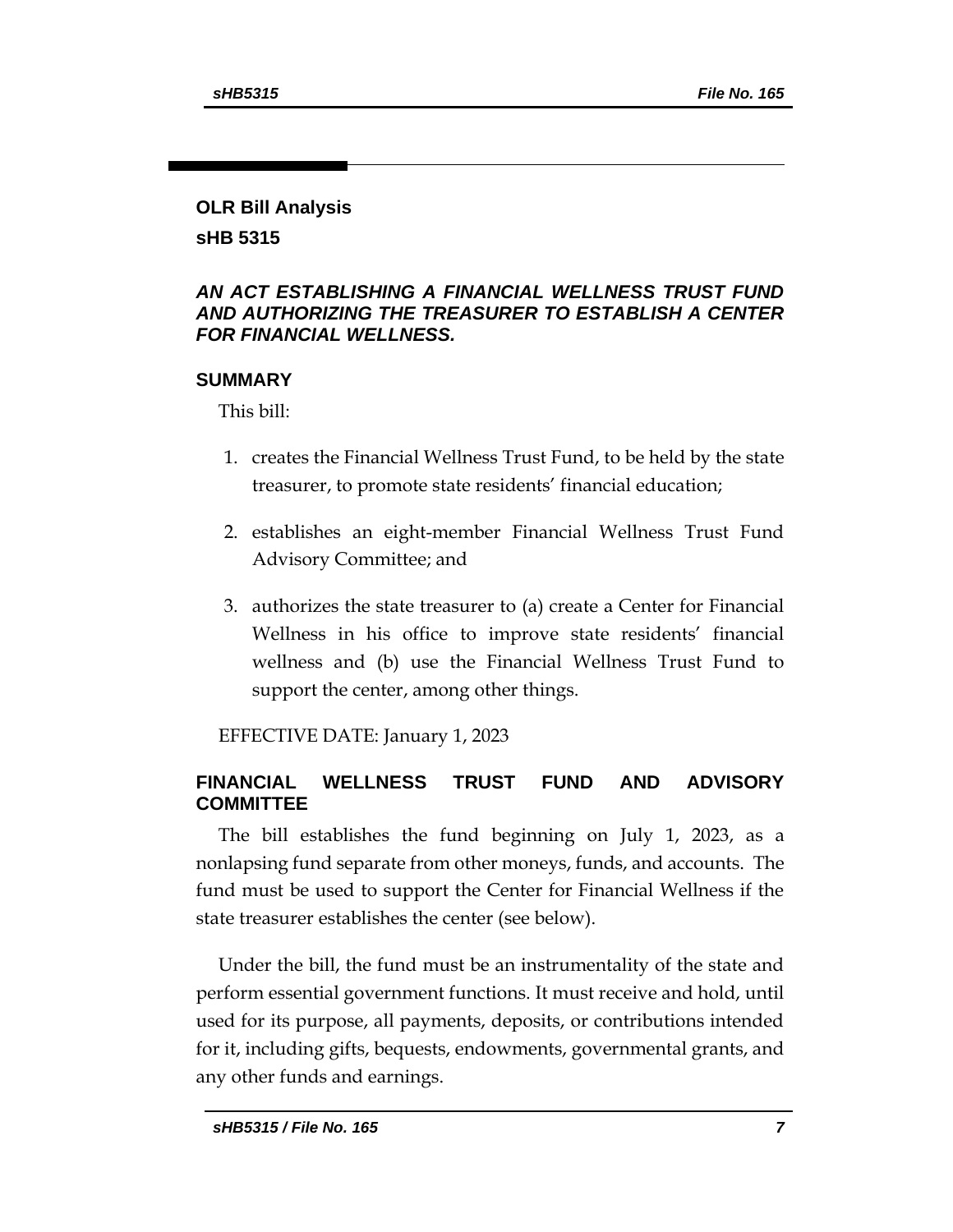The bill requires the state treasurer to report to the Banking Committee annually by December 31 on the fund's status and any recommendations concerning the fund.

The bill establishes the advisory committee beginning July 1, 2023, consisting of the following members:

- 1. the state treasurer;
- 2. the Office of Policy and Management (OPM) secretary;
- 3. the Banking Committee's chairpersons and ranking members; and
- 4. two representatives who either represent a financial institution in the state or have financial wellness expertise, both appointed by the state treasurer.

The treasurer must make his appointments by August 1, 2023, and fill any vacancy. He must also convene the committee's meetings, which must occur at least annually.

### **CENTER FOR FINANCIAL WELLNESS**

The bill allows the state treasurer, within available resources, to establish the center in his office to improve state residents' financial wellness. The center's purpose must be achieved by increasing rates of financial literacy and eliminating economic disparities in wealth and wages.

Under the bill, the state treasurer may:

- 1. apply for, accept, and spend funds that may be available from federal, state, or other sources, including the Financial Wellness Trust Fund;
- 2. enter into contracts to carry out the center's responsibilities; and
- 3. create a  $501(c)(3)$  tax-exempt organization to fulfill the center's purpose.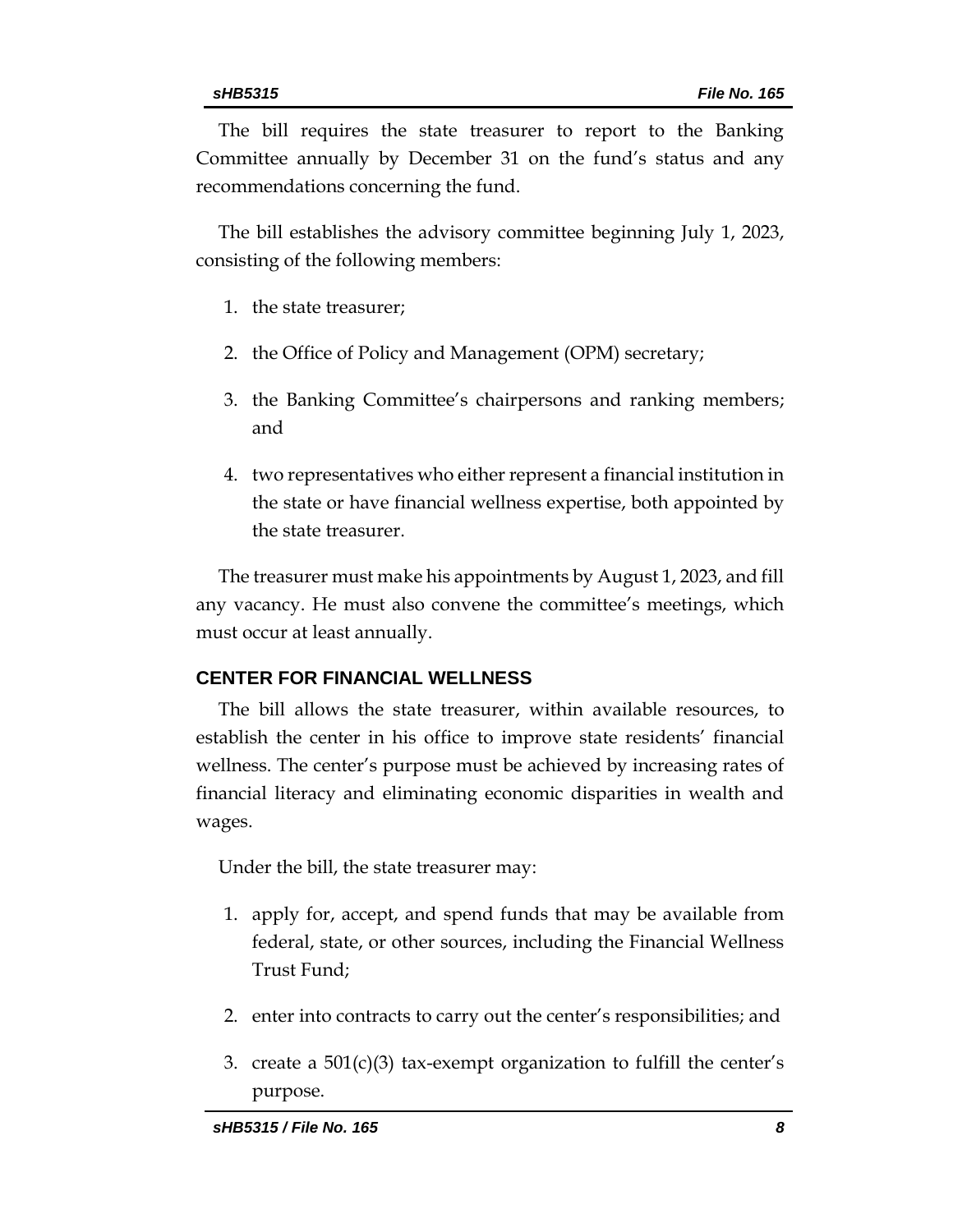The treasurer may also take any necessary action on behalf of the center to carry out its purposes, including appointing an executive director and other personnel. Under the bill, the compensation for the center's director and personnel (1) must be paid by the Financial Wellness Trust Fund's assets and (2) is exempt from the state law that generally requires the Department of Administrative Services commissioner to determine compensation, subject to the OPM secretary's approval (CGS § 4-40).

The bill requires the center to:

- 1. recommend policies, procedures, activities, and resource allocations to increase state residents' financial literacy and highlight high-impact financial education efforts in the state and
- 2. assess state programs' effectiveness in increasing residents' financial literacy, including whether they adequately address race- and gender-based economic inequities.

Additionally, the bill allows the center to:

- 1. convene organizations and stakeholders and produce reports addressing issues, behaviors, and solutions that promote or limit financial wellness and capability, including access to financial services;
- 2. spend funds to support and implement financial wellness programs, including those that provide financial education, assist with creating college savings accounts, and support building generational wealth; and
- 3. establish and maintain a website to serve as a clearinghouse and coordinated entry point for assessing information about financial literacy programs, publications, grants, and materials promoting enhanced financial literacy and education.

## **COMMITTEE ACTION**

Banking Committee